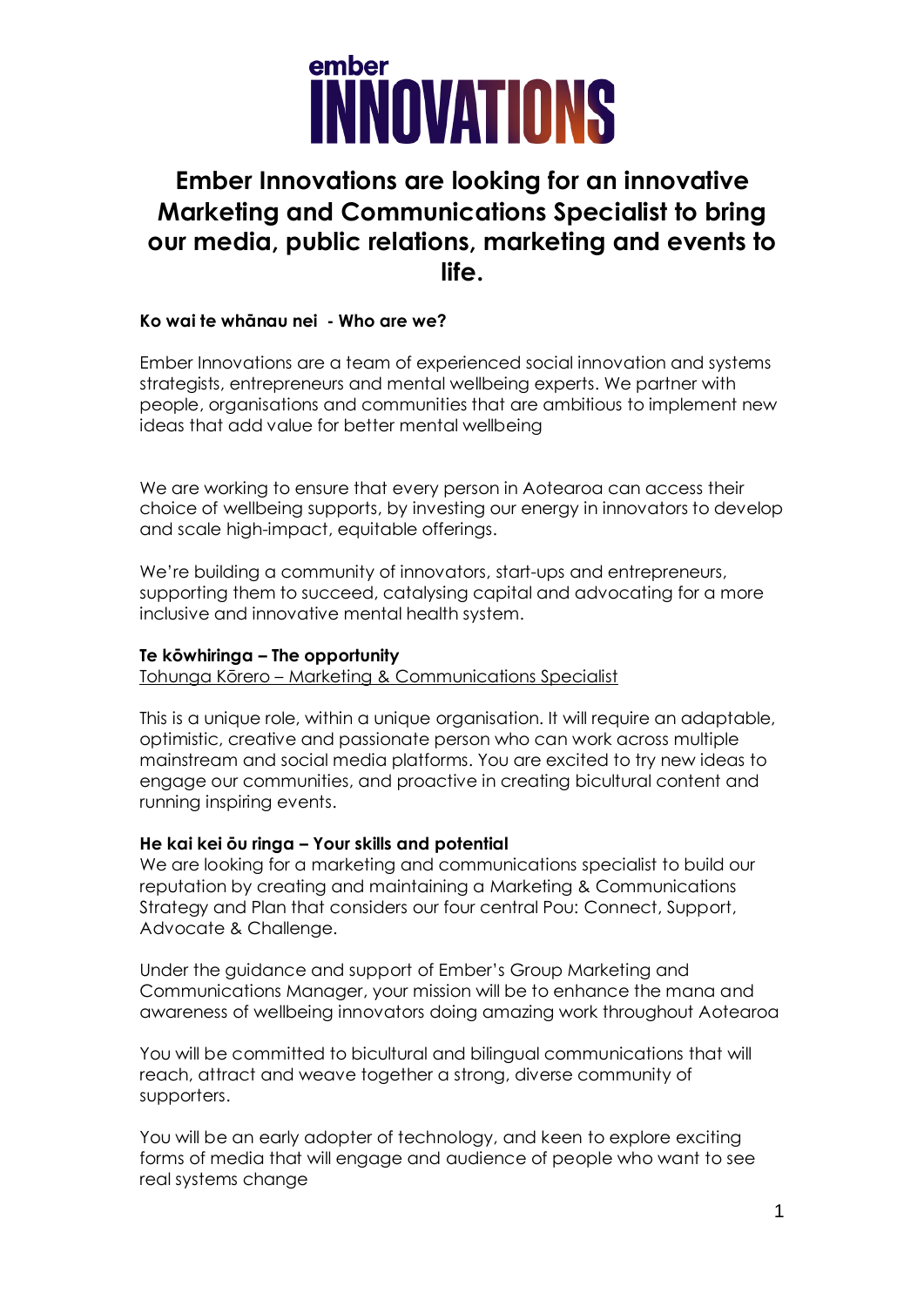# ember **İNNOVATIONS**

You will be part of small but agile and passionate team working nationally and sometimes internationally to influence broader system dynamics and contribute to these outcomes:

- Increased advocacy for mental health, addiction and wellbeing innovation
- Challenges are tackled through co-design and collective action
- Innovators, entrepreneurs and enterprises have access to capacity and learning to improve the quality and impact of interventions
- Entrepreneurs and innovators working to improve mental health and wellbeing are enabled, connected and supported in an active network
- Information and insights are collected, collated and acted upon to address specific unmet needs & barriers

Apart from your professional skills, your most important qualities will be your ability to connect with kindness to communities/ hapori, innovators, mātau āwheako (those with lived experience) and Whānau.

You will have a collective world-view, believe in holistic solutions to wellbeing challenges, and have a burning passion for making a global difference to the way we improve 'wellbeing'

Navigating your own personal lived experience of mental health addiction challenges , or supporting someone close to you may be the reason that makes this mahi so important to you, and whilst it's not essential for the role, we highly value the wisdom that comes with recovery.

Kei te whakapono mātau ki tō whanaketanga! If you have some of these things but need to develop in other areas, that's ki te pai, we want to develop you to grow.

### **Responsibilities:**

- Develop a marketing & communications strategy and plan alongside our Group Marketing and Communications Manager that will support Ember Innovations objectives
- Manage all Ember Innovations communication channels including a suite of social media, mainstream communications and Press Releases
- Manage and prep the Director on Media Interview enquiries
- Manage website, resources and content creation
- Join the team in a journey to use te reo and tikanga in our everyday practice and approach including creating bilingual content for external communications.
- Be an integral part of envisioning, planning and implementing Innovation events

### **Skills that would be great to have:**